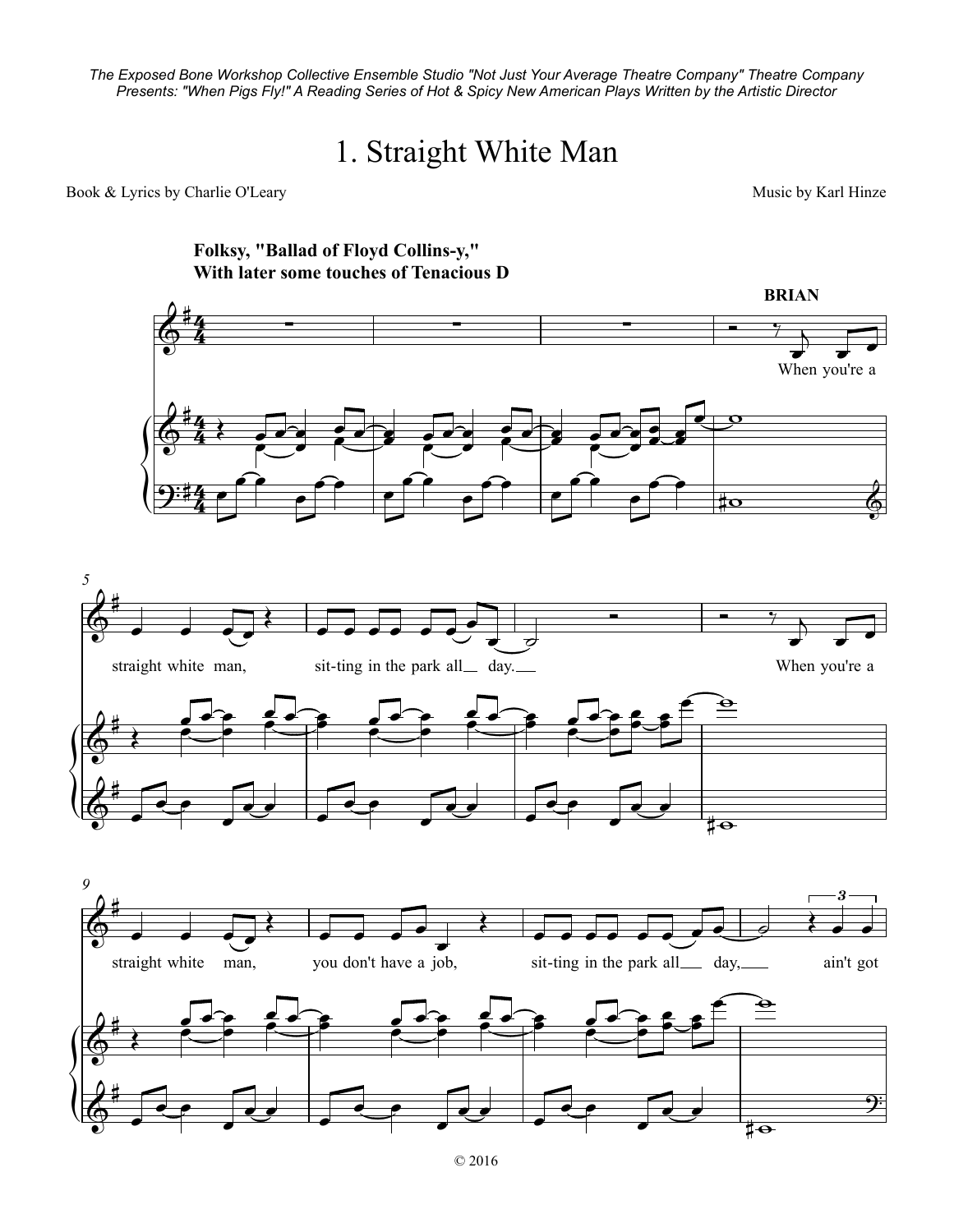

O'LEARY & HINZE: 1. Straight White Man

 $\sharp\bullet$